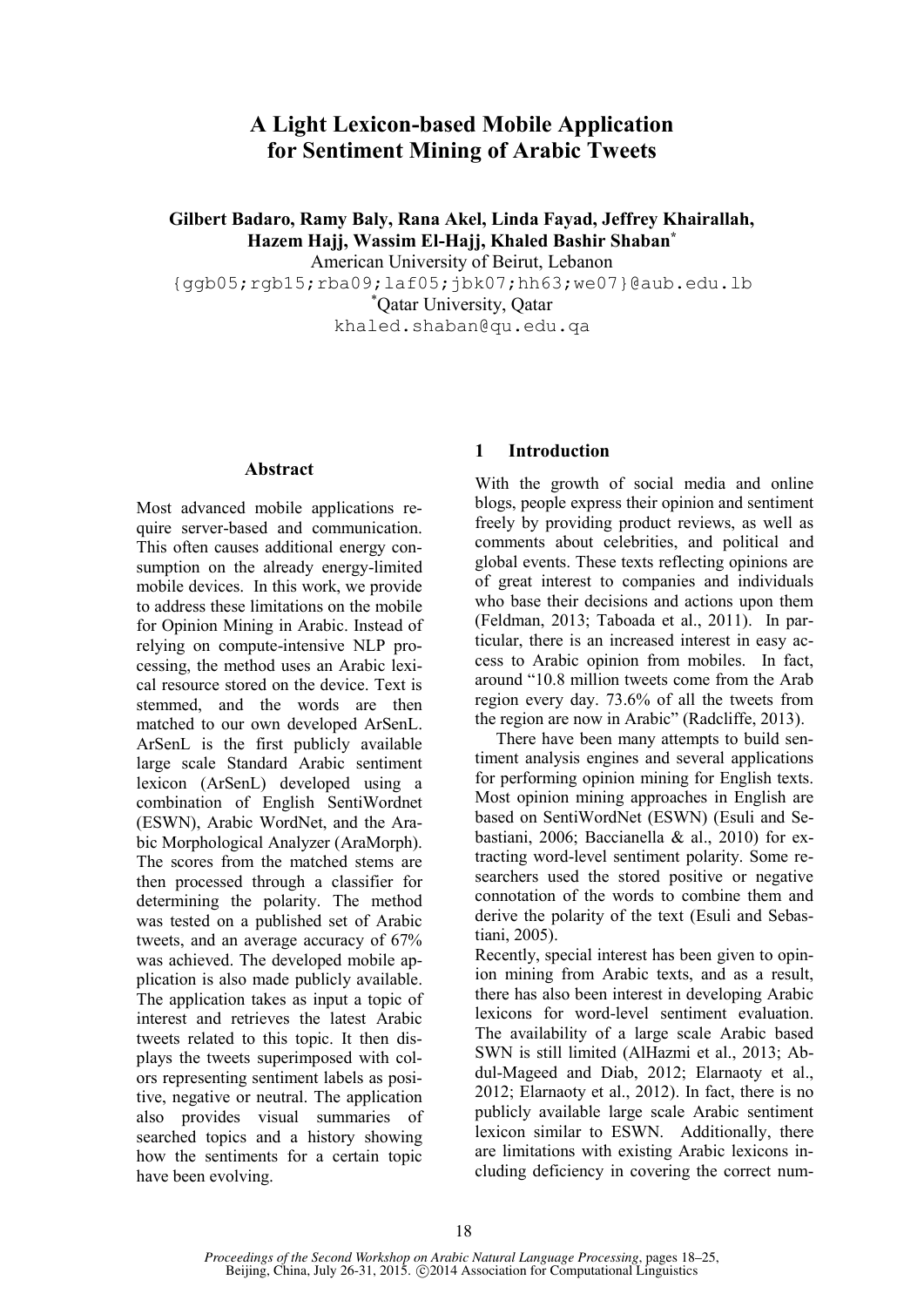ber and type of lemmas. Moreover, few applications exist for performing opinion mining in Arabic.

Sophisticated opinion mining models requires highly computational natural language processing tools. As an example for the Arabic language, MADAMIRA (Pasha et al., 2014) is a tool that performs tokenization, POS tagging and sense disambiguation by lemmatizing a given sentence in Arabic. However, the tool cannot be integrated in a mobile application without using a server.

Hence, in this work, we propose a method for opinion mining of Arabic tweets on mobile devices without the need for reliance on computeintensive NLP tools. We propose a computationally light method that uses a lexicon-based approach for Arabic tweets. Our newly developed large-scale sentiment lexicon, ArSenL, is leveraged for the method. ArSenL was created by matching Arabic WordNet (AWN) (Black et al., 2006) and lemmas in AraMorph lexicon to ESWN. Each lemma entry in the lexicon has three scores derived from the mapping with ESWN: positive, negative, and objective. The sum of the three scores is 1. Ideally, one should use NLP tools to process text and produce lemmas that can be matched to ArsenL. However, to keep processing light on the mobile, we produce a stemmed version of ArSenL, and then use word stems for matching. This design reduces the energy and performance costs caused by input/output and transmission operations on the mobile. A mobile application is designed and implemented to automatically analyze Arabic tweets, extract sentiments related to the tweets, and provide a visualization summary of the results. The user inputs a keyword of interests to him/her and the output displays a summary of the tweets' sentiments. The method is deigned to use limited computational and storage resources while achieving acceptable accuracy.

The rest of the paper is organized as follows. A literature review is presented in section 2 covering work that involved developing opinion mining methods based on lexical resources. In section 3, we detail the method, with descriptions of ArsenL and the developed application. Section 4 includes an evaluation of the sentiment model and a description of the developed mobile application. In section 5, we conclude our work and outline possible extensions.

# **2 Literature Review**

There have been numerous efforts for creating sentiment lexicons in English and Arabic to perform sentiment mining. The primary target for these resources is to aid in automated analysis of sentiment content in text.

In fact, the Arabic language in social media presents several challenges for sentiment mining as detailed by El-Beltagy & Ali (2013). First, the unavailability of colloquial Arabic parsers makes the morphological analysis task harder. Moreover, there is no publicly available sentiment lexicon for Arabic. Entity name recognition and handling idiomatic Arabic expressions in different dialects are also additional challenges for Arabic sentiment mining. For more information on Arabic morphological complexity and dialectal variations, see Habash (2010).

Denecke (2008) and Ohana and Tierney (2009) developed a lexicon sentiment model based on the success of the work of Esuli and Sebastiani, in 2006 who introduced ESWN as a resource that assigns for each synset in the English WordNet (EWN) scores for objectivity, positivity, and negativity. The model of Denecke (2008) is proposed to work with multilingual applications where the document is first translated from a foreign language into English and the three sentiment scores are then extracted based on ESWN. The scores are then used as features for the sentiment model. The processing of the document includes stemming and part of speech tagging.

While Denecke (2008) and Ohana and Tierney (2009) relied on ESWN to develop their sentiment mining model, Abdul-Mageed et al. (2011) used manually annotated adjective lexicon (SI-FAAT (Abdul-Mageed and Diab, 2012) to develop an opinion mining model for Arabic. The model uses morphological features and polarity labels of the adjectives matched to SIFAAT. As an extension to their work on lexicon based opinion mining models, Abdul-Mageed and Diab (2014) extended the lexicon to create SANA, a subjectivity and sentiment lexicon for Arabic. SANA has a mix of lemmas and inflected forms, many of which are not diacritized. However, SANA was not tested in the context of an opinion mining model.

As another attempt to create a lexicon-based approach for sentiment mining, Alhazmi et al. (2013) linked the Arabic WordNet to ESWN through the provided synset offset information.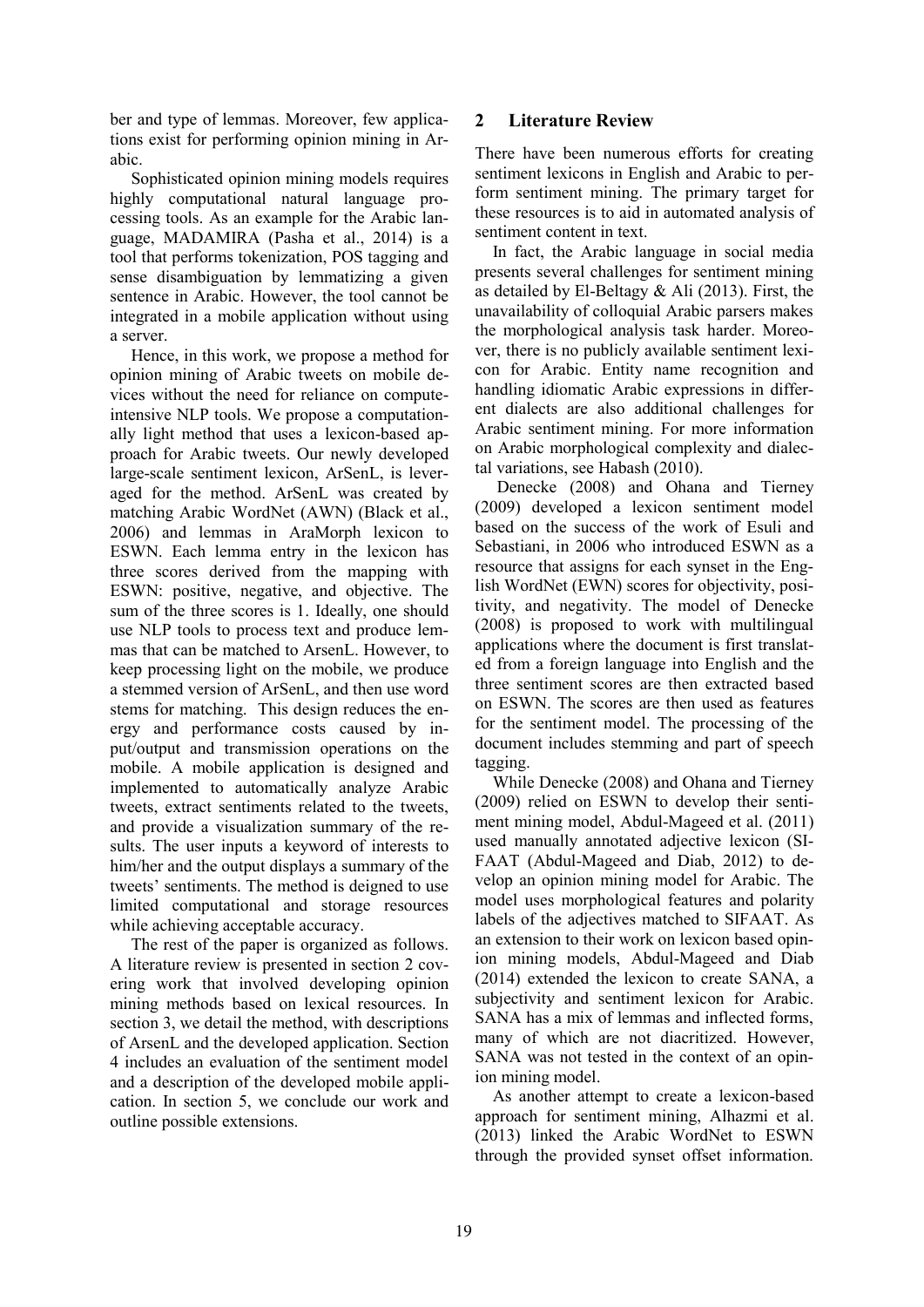The efficiency of the lexicon for sentiment mining was not evaluated.

While the previous approaches were mainly based on the availability of sentiment lexical resources, El-Halees (2011) developed a three steps opinion-mining model for Arabic documents. First, the documents are passed through a classification model that is based on lexical resources. This part classifies the majority of the document. The resultant classified documents are used as training set for maximum entropy method which then classifies some other documents. Finally, a K-nearest method is employed to classify the remaining documents using the output of the previous two classification models.

Using ESWN, Mukherjee et al. (2012) developed TwiSent which collects tweets and classifies them as positive, negative or objective. Besides detecting the sentiment of the tweet, TwiSent addresses four known problems for tweets: spams, structural anomalies, entity specifications and pragmatics. Addressing these inputs improved sentiment classification by 10 % compared to other sentiment mining applications that were trained on the same tweets' set. Moreover, this work is only limited to the English language.

Davidov et al. (2010) describe a technique that transforms hashtags and smileys in tweets into sentiments. The described process is divided into two parts: identifying sentiment expressions, and determining the polarity of the identified expressions. Each tweet is divided into 4 different groups: words, punctuation, n-grams, and patterns. Then for each group a separate technique is applied to detect a positive or a negative sentiment. Although this approach analyzes hashtags and smileys which are multilingual, it is still mainly designed for the English language.

Last but not least, Aly & Atia (2013) presents a LABR: Large Arabic Book Reviews dataset consisting of 63K book reviews with rating from 1 to 5. The authors present baseline approaches for performing sentiment mining and set benchmarks for future research and approaches in sentiment mining.

In summary, while previous methods exist for English sentiment mining, none exist for realtime sentiment mining on mobile for Arabic. Additionally, those methods that do exist, and only for English, often rely on extensive computations making them infeasible for extensive use on a mobile. In this work, we provide a method that uses a recently developed Arabic sentiment lexicon, and requires minimal computations for the mobile.

# **3 Proposed Approach**

In this section we describe the method, the Arabic sentiment lexicon, and the developed mobile application.

#### **3.1 Method Overview**

The processing steps of the model are shown in Figure 1. The pre-processing steps include: Tweet tokenization, hashtag removal, stemming, sentiment scores inference for the stemmed words, and then sentiment classification. The scores are then used to derive three aggregate features containing the sum of positive scores, the sum of negative scores, and the sum of objective or neutral scores. In this paper, we use objective and neutral interchangeably. These preprocessing steps are further detailed here.

**Removing Hashtags**: This step is essential to clean the data from hashtags and keep their corresponding words for sentiment analysis given their importance in the sentiment of the tweet.



Figure 1. Efficient sentiment mining model in Arabic for mobile use.

**Stemming**: Each tokenized tweet is stemmed to match it to a stemmed version of ArSenL. Lemmatization would have produced higher accuracy, however it would have required more computations. As a result, we used stemming to keep the processing light. Khoja's stemmer (1999) was utilized in the implementation.

**Getting the Score of Tweets**: Each stemmed word is matched to the stemmed version of Ar-SenL in order to retrieve the corresponding sentiment scores. If a word in the tweet did not have any match in ArSenL, a zero score is assigned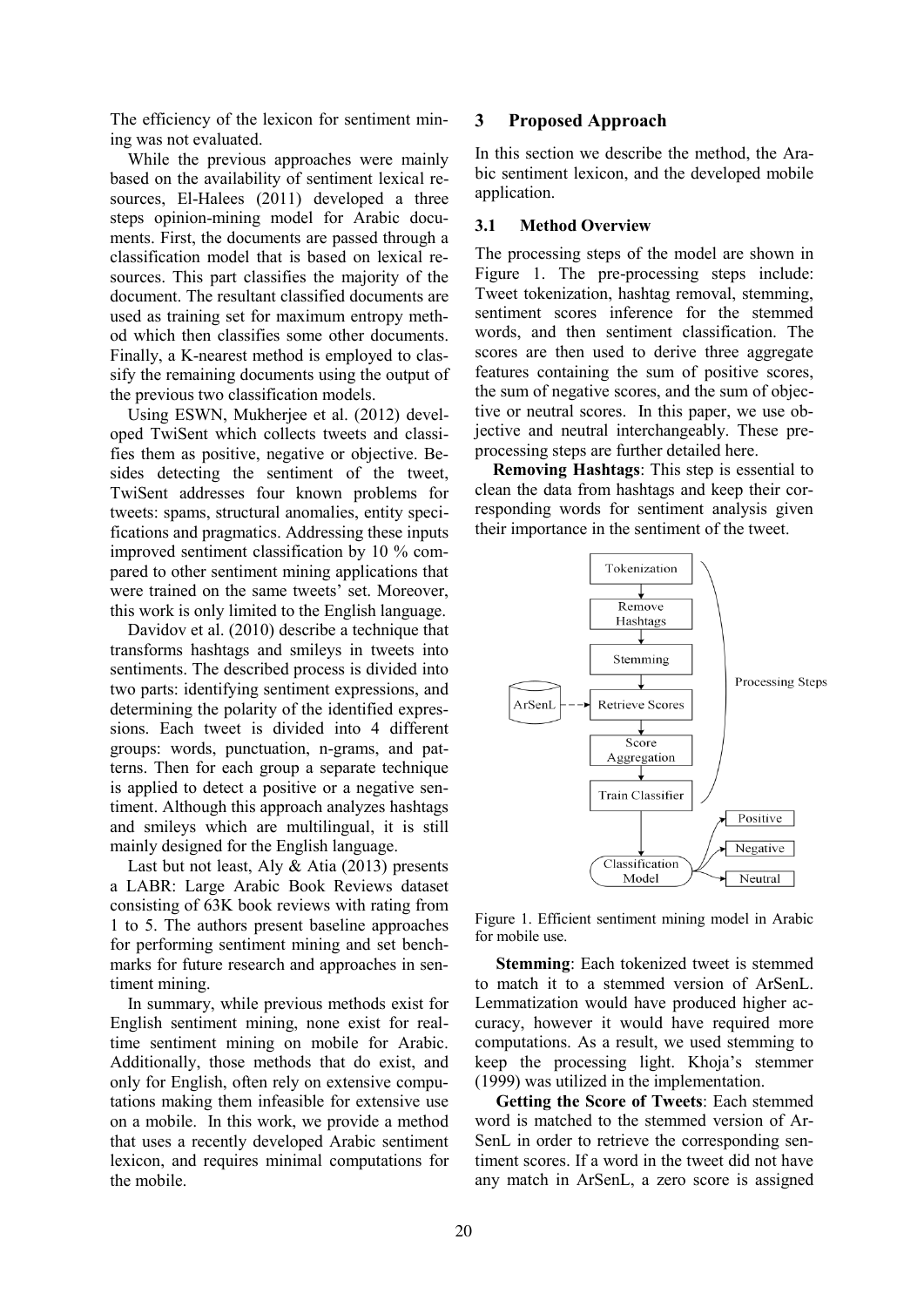for each of the positive, the negative and the objective scores of the word. The sentiment scores are then summed for each tweet. It is worth noting that we tried using an average score per tweet instead of the sum but the sum gave better accuracy results.

# **3.2 Arabic Sentiment Lexicon**

For the Arabic Sentiment lexicon, we generate a stemmed version of ArSenL (Badaro et al., 2014). ArSenL was developed based on extending other existing resources in Arabic and English: English WordNet (EWN) (Miller et al., 1990), Arabic WordNet (AWN), English Senti-WordNet (ESWN) and AraMorph were used. The lemma entries in the Arabic resources were linked to the English synsets. The validated version was demonstrated to outperform the other version as well as state-of-the-art lexicons for Arabic sentiment.

A public interface to browsing ArSenL is available at http://www.oma-project.com. Ar-SenL can also be downloaded for research use. The interface allows the user to search for an Arabic word. The output shows the different scores for the Arabic word along with the corresponding sentiment scores. A snapshot of the homepage is shown in Figure 2. The scores are the sentiment scores that were extracted from ESWN after establishing the linking across different resources as detailed in Badaro et al work. Further details can be found in Badaro et al. paper.

# **3.3 Features and Mining Model**

# **3.3.1 Training Data**

A corpus of 2300 manually annotated Arabic Tweets (~30k words) is utilized (Mourad and Darwish, 2013). The dataset was randomly sampled from Twitter out of 65 million unique tweets in Arabic. It was annotated by two native Arabic speakers. In case of disagreement, the two annotators discussed the issue of the tweet to resolve it. In case the disagreement remains, the tweet was dropped.

# **3.3.2 Features**

The features used to build the classification model were only restricted to the sum of sentiment scores per tweet as retrieved from ArSenL. We made the features simple in order to reduce the processing and computation efforts given that our aim is to design an energy efficient sentiment model for mobile.

# **3.3.3 Classification Model**

To predict the sentiment of a tweet, we decided to use decision trees as a classification model for ease of results' interpretation. The design is an ensemble classifier consisting of three binary classifiers: positive/not positive, negative/not negative and objective/not objective as shown in Figure 3. In order to train each classifier, an equal number of tweets is used for each class. The results of the three classifiers are then evaluated against custom developed rules that combine the results of the three classifiers in order to assign the correct sentiment label for a given tweet: positive, negative or neutral sentiment.

| Enter an Arabic word to search: |                                                                |
|---------------------------------|----------------------------------------------------------------|
|                                 | <b>Submit</b>                                                  |
|                                 |                                                                |
|                                 |                                                                |
|                                 | For some test words, you may want to try the following:        |
| <u>اسيوي</u><br>چید             | <u>کتاب سیء حب</u><br>حسن                                      |
|                                 |                                                                |
| جَيَّد                          |                                                                |
|                                 |                                                                |
|                                 | English Equivalent(s): good, respectable, honorable, estimable |
| Part Of Speech:<br>Score:       | a<br>$1\quad 0\quad 0$                                         |
|                                 |                                                                |
| Example Sentences:              | morally admirable                                              |
|                                 | agreeable or pleasing                                          |
|                                 | "we all had a good time"                                       |
|                                 | "good manners"<br>deserving of esteem and respect              |
|                                 | "all respectable companies give guarantees"                    |
|                                 | "ruined the family's good name"                                |
|                                 | <b>Show Less</b>                                               |
| سَيِّء                          |                                                                |
|                                 |                                                                |
|                                 |                                                                |
|                                 | English Equivalent(s): unsound, unfit, bad                     |
| Part Of Speech:                 | я                                                              |
| Score:                          | $0 \quad 1 \quad 0$                                            |
|                                 | Example Sentences: physically unsound or diseased              |
|                                 | "has a bad back"                                               |
|                                 | "a bad heart"                                                  |
|                                 | "bad teeth"                                                    |
|                                 | "an unsound limb"                                              |
|                                 | "unsound teeth"                                                |
|                                 | Show Less                                                      |

Figure 2. Homepage of the lexicon interface and snapshots of examples searched through the interface. Positive, negative and objective scores are represented in green, red and gray respectively.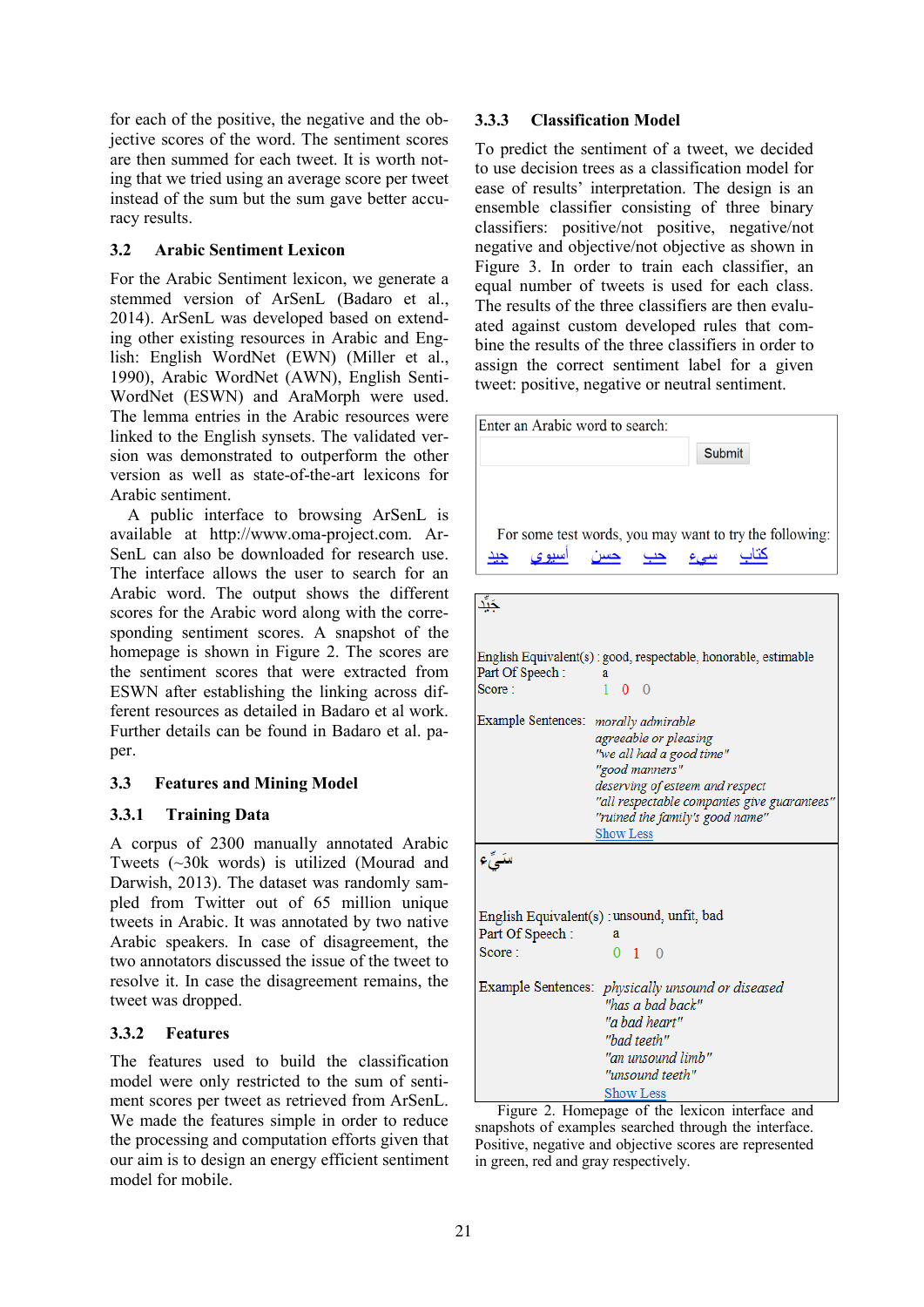For example, a tweet classified as positive, not negative and objective by the three binary classifiers respectively will be labeled as a positive tweet. These rules were chosen to achieve higher accuracy, and are shown in Figure 3 and the input to the rules are the results of the three binary classifiers. The classification model is shown in Figure 3.

#### **3.4 Mobile Application Development**

#### **3.4.1 Application Architecture**

A 3-tier architecture shown in Figure 4 is used for the design of the application. The design is divided into three main components. The user interface is the component where the model takes as input the topic of interest and where the tweets are displayed after being classified as positive, negative or objective. The logic part consists of the processing performed in order to match the stemmed tweets to the stemmed lemmas in Ar-SenL and extract sentiment scores. The sentiment scores are fed to the classification model described above. The Data component represents all the sources of data that the application makes use of: the tweets accessed through an API, filtered tweets based on the input topic, ArSenL and the classification model. No additional servers are required to perform sentiment classification. Thus, the energy is reduced since there is no need for I/O communication with a remote server or for server-level computations. The mobile application was developed for Android OS mobiles and was titled "رأين؟ شو "meaning what is their opinion. It is available for download through http://www.oma-project.com. An example reported in Table 1 to illustrate the different steps of the architecture in Figure 4. Below, we describe the steps involved in retrieving the sentiment of a tweet.

#### **3.4.2 Fetching Tweets**

There is a search box at the top of the main page in which the user enters the keyword of interest. Based on the keyword entered, recent tweets are fetched using Twitter API with Arabic filtering so that all fetched tweets are in Arabic. The user has the option to fetch more tweets by clicking on the "Show More" button. The fetched tweets are then stored in an array list for further processing and then deriving the related sentiment.



Figure 3. Three-way ensemble decision trees sentiment classifier.



Figure 4. A 3-tier architecture of the mobile application.

#### **3.4.3 User Interface Displaying Results**

#### **3.4.3.1 Detailed Tweets View**

The fetched tweets are processed and labeled as positive, negative or objective as described. The tweets are displayed to the user and colored according to their sentiment label: green color for positive sentiments, red color for negative opinions and gray color for objective tweets. A snapshot of the interface is shown in Figure 5, showing classified tweets for the topic "لبنان) "Lebanon). These tweets reflect the latest tweets available on Twitter.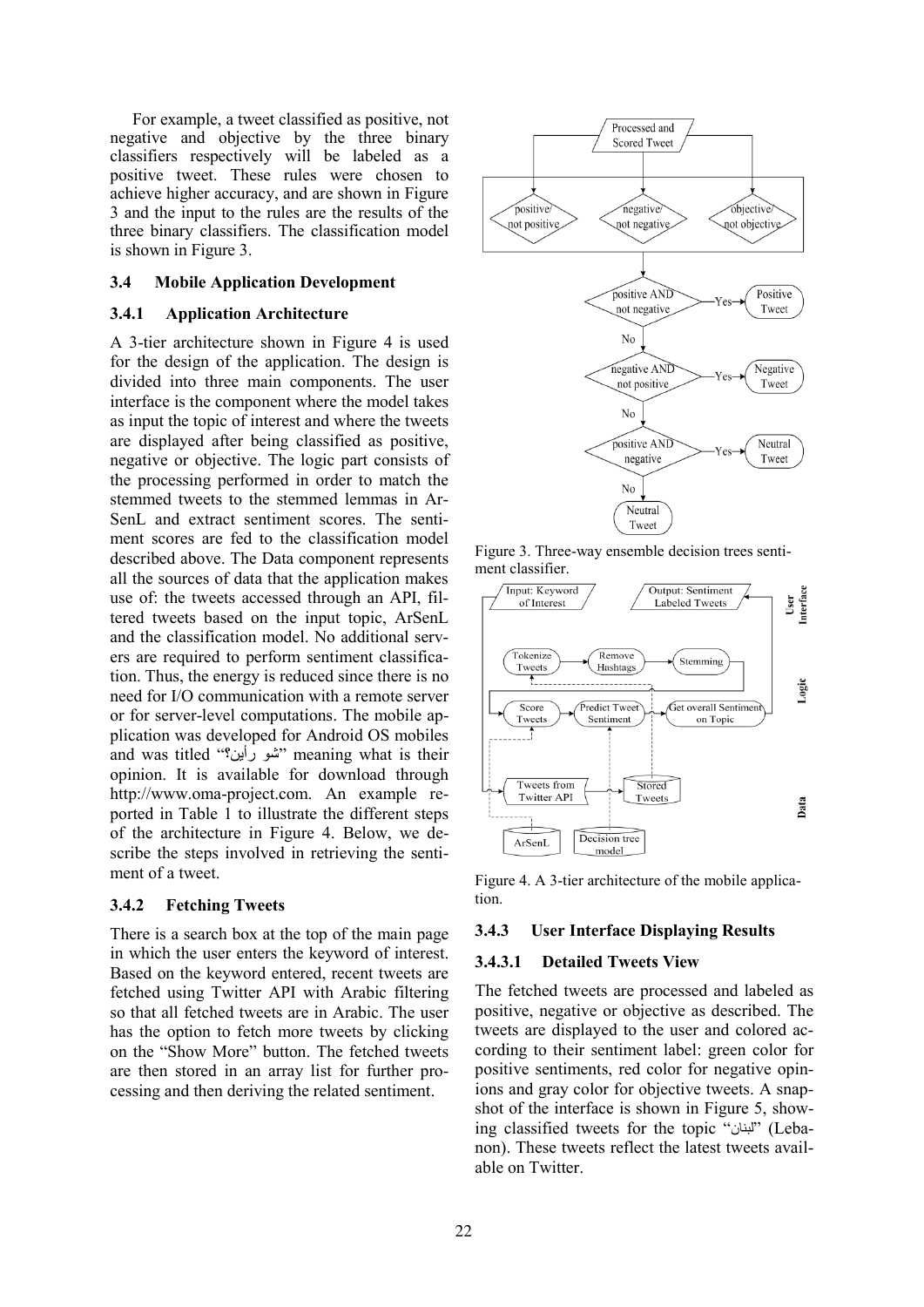# **3.4.3.2 Summary Charts**

Instead of looking at each tweet separately, a summary overview on the sentiments towards a specific topic can be accessed through the visual summaries available in the application. A pie chart is used to visualize the summary of the recently analyzed tweets, showing the distribution of the sentiment labels with the three colors green, red and gray. A sample snapshot of the visualization is shown in Figure 6.

| Tweet                | Lebanon is a beautiful)لبنان بلد جميل |              |         |
|----------------------|---------------------------------------|--------------|---------|
|                      |                                       | country)     |         |
| Tokens               | جميل                                  | بلد          | لبنان   |
| <b>Stems</b>         | جمل                                   | ىلد          | لبن     |
| Scores (Positive,    | 0.75,0,0.25                           | 0, 0, 1      | 0, 0, 1 |
| Negative, Objec-     |                                       |              |         |
| tive)                |                                       |              |         |
| Positive/Not Posi-   | Positive                              |              |         |
| tive                 |                                       |              |         |
| Negative/Not Nega-   |                                       | Not Negative |         |
| tive                 |                                       |              |         |
| Objective/Not Ob-    |                                       | Objective    |         |
| jective              |                                       |              |         |
| Final Classification |                                       | Positive     |         |

Table 1. Example of a processed and classified tweet.

### **3.4.3.3 Most Hashtag Used**

Since hashtags are essential features in tweets and are usually highly correlated with the topic of the tweet, the design of the application allows the user to see the most used hashtags corresponding to the searched topic. A snapshot of this view in the application is shown in Figure 7.

### **3.4.3.4 History Fragments**

Another important feature in the application is the availability of the history track. This option allows the user to keep track of the evolution of sentiment distributions regarding a specific topic through time. A snapshot reflecting the history fragment is shown in Figure 8.

# **4 Evaluation**

In this section we evaluate three items: the sentiment model developed for identifying the sentiments of Arabic tweets, and the mobile application performance.

### **4.1 Accuracy of Sentiment Model**

As described in section 3, an ensemble model is used to assess the sentiment of the tweet using three decision trees. The model was developed using WEKA data mining tool. The features of the model were the sums of the three sentiment scores per tweet. The dataset which consists of 2300 manually annotated Arabic Tweets  $(\sim 30k$  words) is utilized (Mourad and Darwish, 2013) to train the model and construct the trees. The model was optimized with custom rules to achieve a high accuracy in prediction. A 5-fold cross validation was used to evaluate the developed sentiment model. Accuracy measure is used to evaluate the system. Each classifier is evaluated separately and trained using the same number of tweets per class to avoid any bias or over fit in the model. The results are shown in Table 2.









Figure 6. Snapshot of quick summary pie chart of sentiment distributions for the topic "لبنان" Lebanon.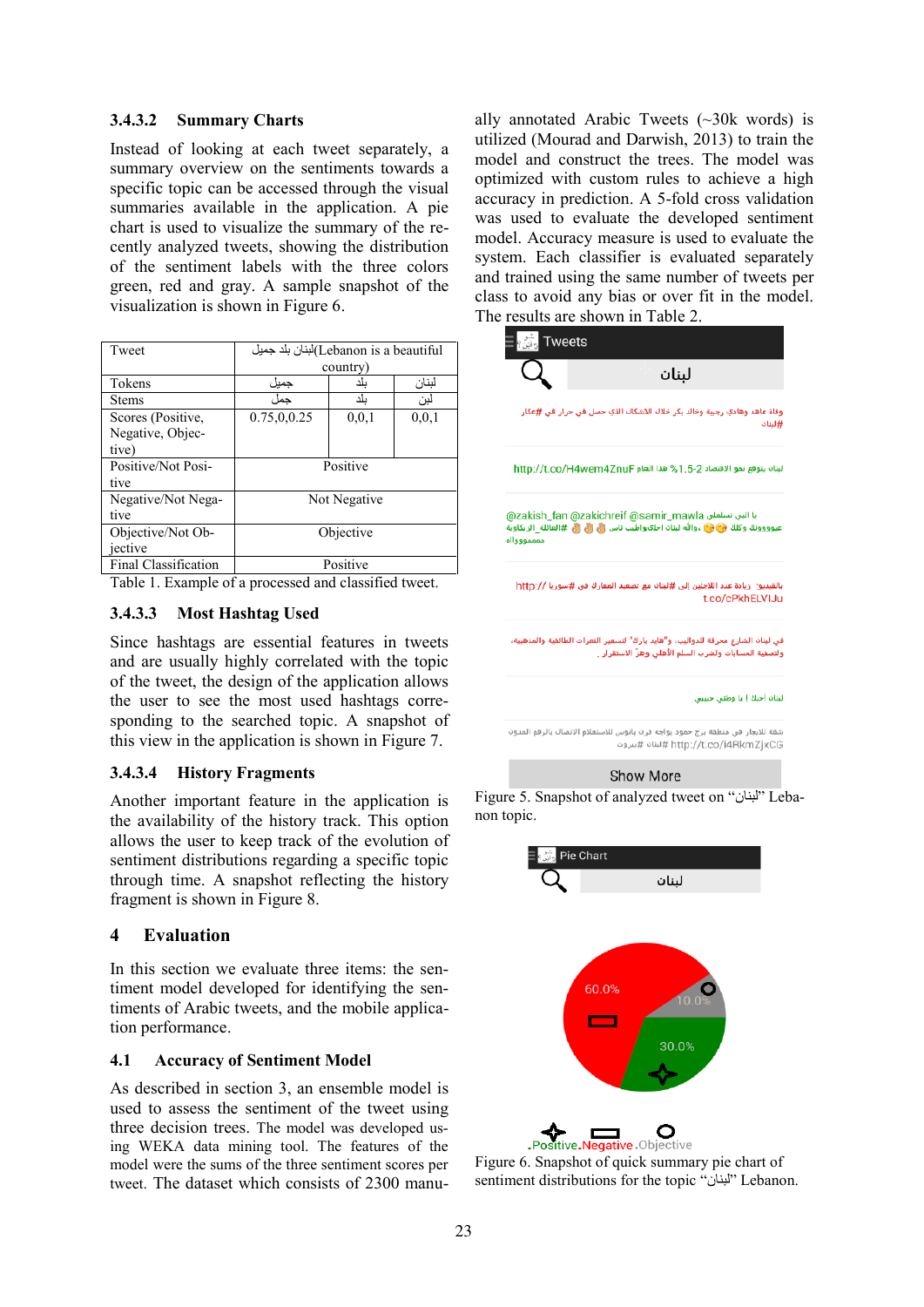| Hashtags |              |
|----------|--------------|
|          | لبنان        |
|          | #لبنان       |
|          | #سوريا#لبنان |
|          | #المدارس     |
| #Lebanon |              |
|          | #مصر         |
|          | #العراق      |
|          | #سوريا       |

Figure 7. Most occurring hashtags for the topic .Lebanon" لبنان"

| History             |                                    |       |       |  |  |
|---------------------|------------------------------------|-------|-------|--|--|
|                     |                                    | لبنان |       |  |  |
|                     | Previous searches about the        |       |       |  |  |
| same subject        |                                    |       |       |  |  |
|                     |                                    |       |       |  |  |
| Date of             | <b>Positive Negative Objective</b> |       |       |  |  |
| Search              | %<br>%                             |       | ℅     |  |  |
| 2014-05-01 12:42:44 | 70.0%                              | 20.0% | 10.0% |  |  |
| 2014-05-01 12:45:40 | 100 0%                             | 0.0%  | 0.0%  |  |  |
| 2014-05-01 12:46:33 | 80.0%                              | 0.0%  | 20.0% |  |  |
| 2014-05-01 12:48:48 | 70.0%                              | 20.0% | 10.0% |  |  |
| 2014-05-01 13:00:41 | 44.4%                              | 22.2% | 33.3% |  |  |
| 2014-05-01 13:04:23 | 40.0%                              | 20.0% | 40.0% |  |  |
| 2014-05-01 13:34:14 | 100.0%                             | 0.0%  | 0.0%  |  |  |
| 2014-05-01 13:39:24 | 100.0%                             | 0.0%  | 0.0%  |  |  |
| 2014-05-01 13:45:44 | 50.0%                              | 20.0% | 30.0% |  |  |
| 2014-05-01 13:50:03 | 33.3%                              | 22.2% | 44 4% |  |  |
| 2014-05-01 13:50:52 | 33.3%                              | 55.6% | 11.1% |  |  |
| 2014-05-01 14:00:56 | 60.0%                              | 20.0% | 20.0% |  |  |
| 2014-05-01 14:02:21 | 30.0%                              | 40.0% | 30.0% |  |  |
| 2014-05-01 14:12:54 | 55.6%                              | 33.3% | 11.1% |  |  |
| 2014-05-01 14:18:55 | 60.0%                              | 30.0% | 10.0% |  |  |
| 2014-05-01 14:22:53 | 70.0%                              | 0.0%  | 30.0% |  |  |
| 2014-05-01 14:25:26 | 55.0%                              | 30.0% | 15.0% |  |  |
| 2014-05-01 17:32:45 | 44 4%                              | 44.4% | 11.1% |  |  |
| 2014-05-01 19:00:56 | 50.0%                              | 30.0% | 20.0% |  |  |
| 2014-05-01 19:04:15 | 62.5%                              | 25.0% | 12.5% |  |  |

Figure 8. History scores displayed by date of search for the topic "لبنان" Lebanon.

| Model                          | Accuracy $(\% )$ |
|--------------------------------|------------------|
| <b>Positive/Not Positive</b>   | 61.2             |
| <b>Negative/Not Negative</b>   | 72.9             |
| <b>Objective/Not Objective</b> | 67.8             |
| <b>Full System</b>             | 67 3             |

Table 2. Accuracy percentages for each classifier and for the full system.

An average accuracy of 67.33% was achieved for the full system.

#### **4.2 Mobile Application Performance**

The performance of the application was also evaluated. At first 20 tweets were being retrieved and processed but the response time was relatively long. Hence, we made the application fetch 10 tweets at a time. More tweets can be retrieved by pressing on the "Show More" button as seen in Figure 5. All other processing and computations were done using mobile resources. In this way, we achieved our target of creating a sentiment mining application fully runnable on mobile. Moreover, the user interface of the application has been updated several times to optimize performance and user-friendliness based on users' feedback.

### **5 Conclusion**

We presented in this paper a light lexicon-based mobile application for sentiment mining of Arabic Tweets. A 3-tier architecture was designed to classify tweets as positive, negative or objective. The mobile application was designed to minimize energy consumption of the mobile by having an algorithm with minimal computational needs and no remote communication for computation. As an essential resource for the development of the mobile application, a stemmed version of ArSenL was generated. Different visualizations options are presented to the user. An ensemble classifier was developed based on manually annotated corpus of Arabic tweets and an average accuracy of 67.3% was achieved for sentiment classification through the mobile application. As future work, we consider enhancing the processing by integrating further intelligence in the classification model to retrieve negations. We are also considering developing the application for other mobile platforms.

### **6 Acknowledgments**

This work was made possible by NPRP 6-716-1- 138 grant from the Qatar National Research Fund (a member of Qatar Foundation). The statements made herein are solely the responsibility of the authors.

### **Reference**

- Abdul-Mageed, M., Diab, M. and Korayem, M. (2011). Subjectivity and sentiment analysis of modern standard Arabic. In *Proceedings of the 49th Annual Meeting of the Association for Computation Linguistics: Human Language Technologies: short papers*- Volume2. Association for Computational Linguistics.
- Abdul-Mageed, M., & Diab, M. (2012). Toward building a large-scale Arabic sentiment lexicon. In *Proceedings of the 6th International Global Word-Net Conference* (pp. 18-22).
- Abdul-Mageed, M., & Diab, M. (2014). SANA: A Large Scale Multi-Genre, Multi-Dialect Lexicon